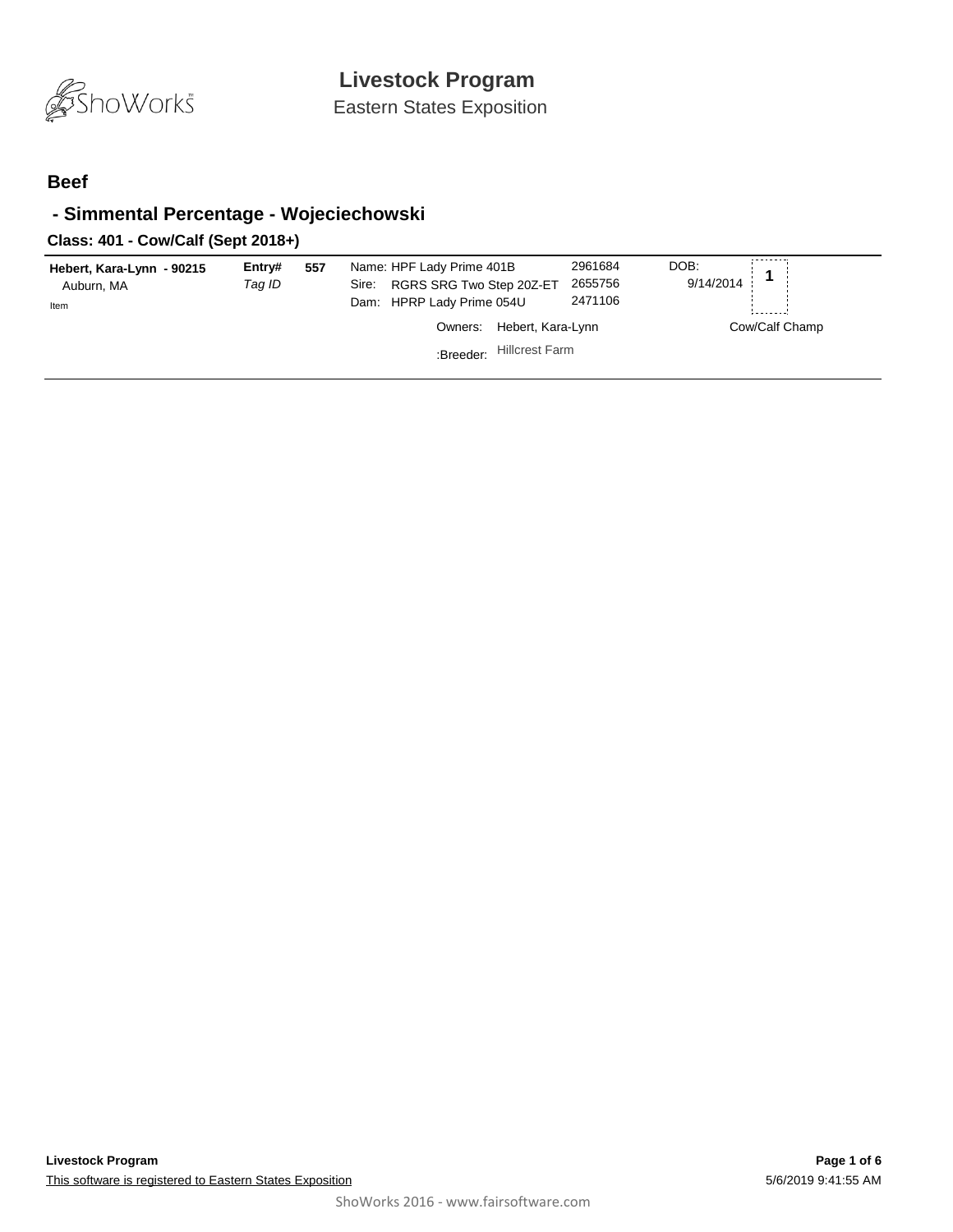

Eastern States Exposition

## **Class: 405 - Jr Heifer Calf (Jan 2019+)**

| Hebert, Kara-Lynn - 90215<br>Auburn, MA<br>Item | Entry#<br>Taq ID | 555 | Name: HFSC Felicia HF30G<br>WS Revival<br>Sire:<br>Dam: HPF Lady Prime 401B | 3553241<br>2913874<br>2961684 | DOB:<br>1/4/2019 |
|-------------------------------------------------|------------------|-----|-----------------------------------------------------------------------------|-------------------------------|------------------|
|                                                 |                  |     | Owners:                                                                     | Hebert, Kara-Lynn             | Calf Champ       |
|                                                 |                  |     | :Breeder:                                                                   | <b>Hillcrest Farm</b>         |                  |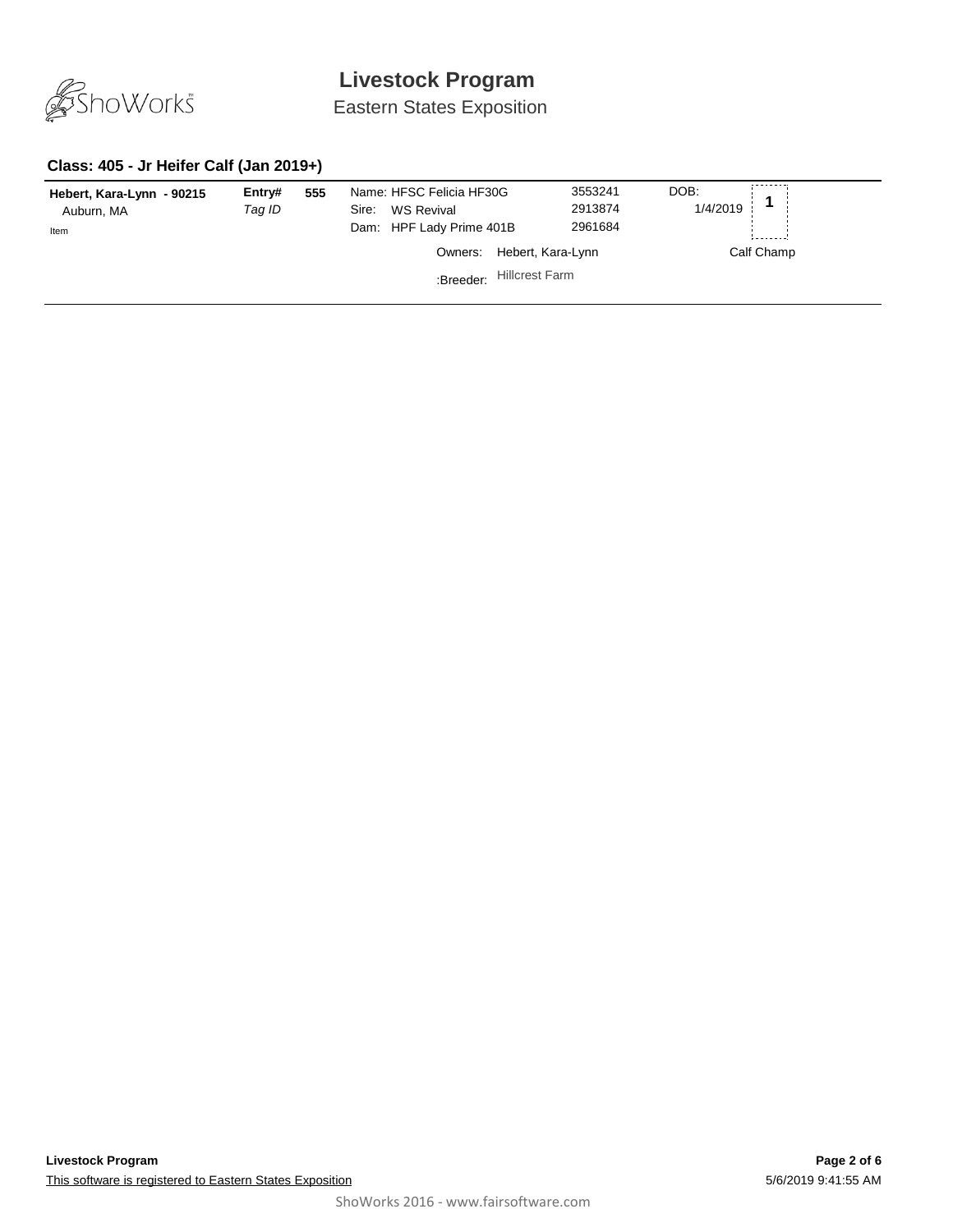

Eastern States Exposition

## **Class: 406 - Sr Heifer Calf (Sept-Dec 2018)**

| Lynch, Haley - 90315<br>Southwick, MA<br>Item | Entry#<br>Taq ID | 525<br>454 | Name: PBA Southern Comfort<br>4 Star Earthquake<br>Sire:<br>Dam: PBA Brandi |                       | 3558122<br>2709691<br>3099134 | DOB:<br>10/16/2018 |
|-----------------------------------------------|------------------|------------|-----------------------------------------------------------------------------|-----------------------|-------------------------------|--------------------|
|                                               |                  |            |                                                                             | Owners: Lynch, Haley  |                               | Res Calf Champ     |
|                                               |                  |            |                                                                             | :Breeder: Haley Lynch |                               |                    |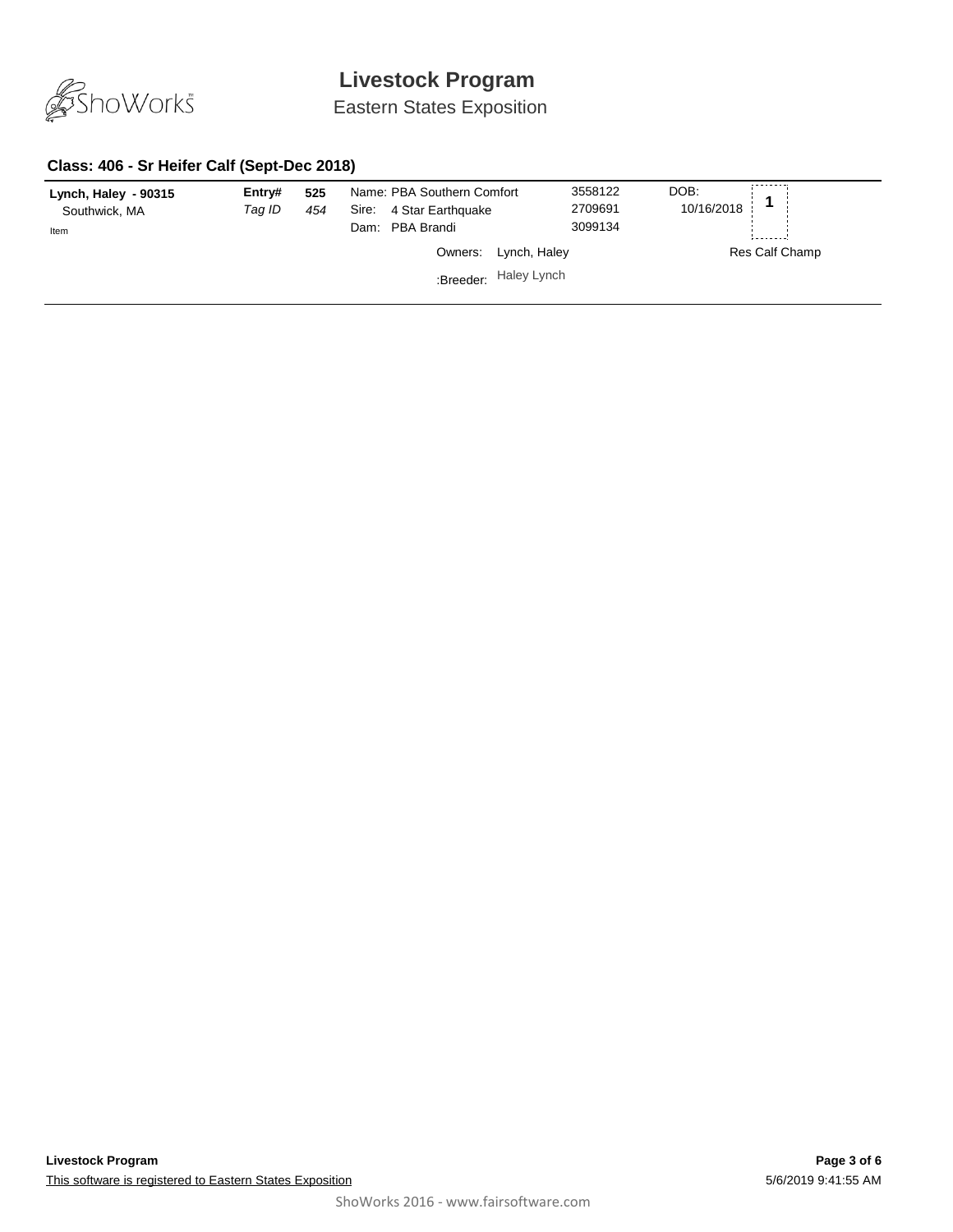

Eastern States Exposition

#### **937** *Tag ID* Entry# 937 Name: One Eyed Lady 3519380 DOB:<br>*Tag ID* Sire: One Eyed Jack 2496326 4/20/2018 **2** Sire: One Eyed Jack DOB: 4/20/2018 Dam: 33S 3519380 2496326 2593758 **Parson, Rodney - 90339** Graysville, PA Res Int Champ Item Owners: Parson, Rodney :Breeder: Hanewich Cattle Co **722** *Tag ID* Name: LLW Maggie Mae 831F **Entry# <sup>3</sup>** Sire: Mr HOC Broker DOB: 3/5/2018 Dam: Queen of Spades 443B 3466168 2531081 2941753 **Burke, Brittani - 889** South Windsor, CT Item Owners: Burke, Brittani :Breeder: Lucas Wisnefski **547** *Tag ID* Name: HFSC Foxy Lady HF6 **Entry# <sup>1</sup>** Sire: Silverias Style 9303 DOB: 3/2/2018 Dam: Cherokee Steel Lady 3433826 2573675 2758695 **Hebert, Kara-Lynn - 90215** Auburn, MA Int & Res Grand Champ Item Owners: Hebert, Kara-Lynn :Breeder: Hillcrest Farm

#### **Class: 412 - Spring Yearling (Mar-Apr 2018)**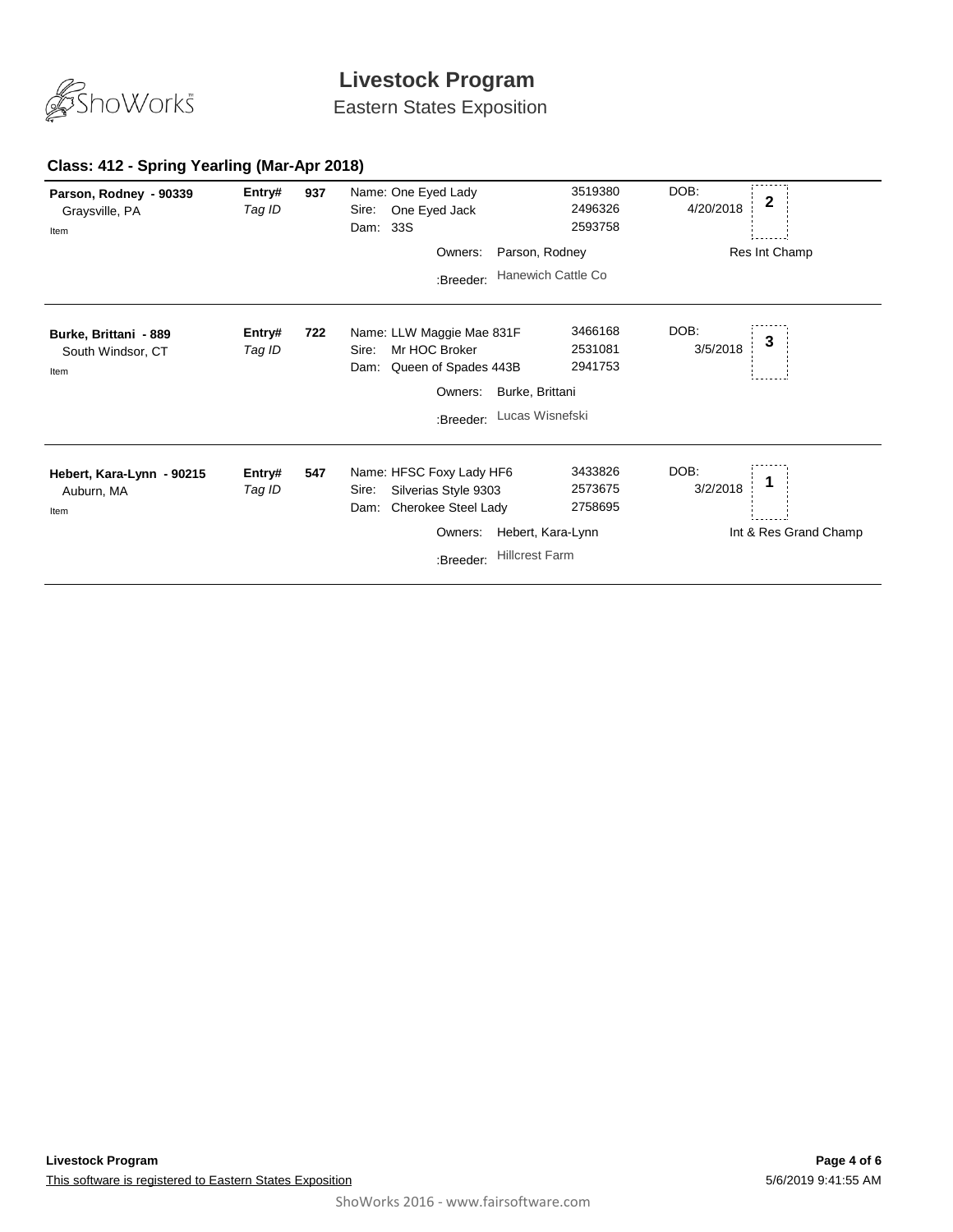

Eastern States Exposition

## **Class: 415 - Jr Yearling (Jan-Feb 2018)**

| Oatley, Fallon - 3702<br>West Greenwich, RI<br>Item | Entry#<br>Tag ID | 933 | Name: JSUL Kim<br>Yardley High Regard<br>Sire:<br>Dam: JSUL Kim 11C |                | 3475755<br>2522822<br>3406128 | DOB:<br>2/22/2018 |                        |
|-----------------------------------------------------|------------------|-----|---------------------------------------------------------------------|----------------|-------------------------------|-------------------|------------------------|
|                                                     |                  |     | Owners:                                                             | Oatley, Fallon |                               |                   | Sr & Grand Champ & 4th |
|                                                     |                  |     | :Breeder:                                                           |                |                               |                   |                        |